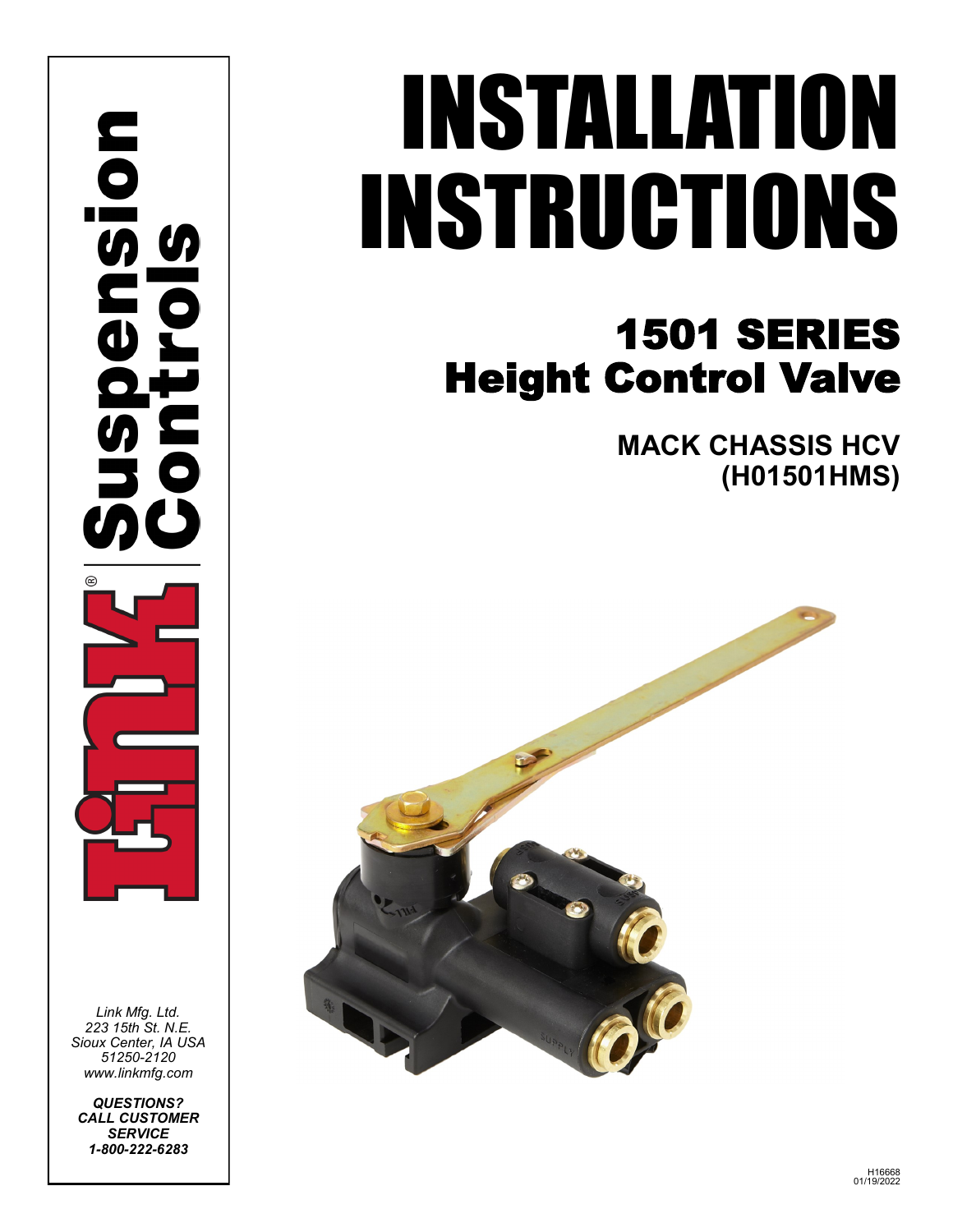**IMPORTANT:** IT IS IMPORTANT THAT THE ENTIRE IN-STALLATION INSTRUCTIONS BE READ THOROUGHLY BEFORE PROCEEDING WITH THE INSTALLATION.

#### **1. INTRODUCTION**

Thank you for choosing a Link Suspension Control. We want to help you get the best results from this height control valve and to operate it safely. This instruction contains information to assist in the installation of the Height Control Valve. This instruction is intended solely for use with this product.

All information in this instruction is based on the latest information available at the time of printing. Link Manufacturing reserves the right to change its products or manuals at any time without notice.

Damaged components should be returned to Link with a pre-arranged Returned Materials Authorization (RMA) number through the Customer Service Department. The damaged component may then be replaced if in compliance with warranty conditions.

#### **2. SAFETY SYMBOLS, TORQUE SYMBOL, and NOTES**

| <b>ADANGER</b>  | <b>DANGER indicates a hazardous</b><br>situation which if not avoided, will<br>result in death or serious injury.                    |
|-----------------|--------------------------------------------------------------------------------------------------------------------------------------|
| <b>AWARNING</b> | <b>WARNING indicates a potentially</b><br>hazardous situation which, if not<br>avoided, could result in death or<br>serious injury.  |
| <b>ACAUTION</b> | <b>CAUTION indicates a potentially</b><br>hazardous situation which, if not<br>avoided, could result in minor or<br>moderate injury. |
| <b>NOTICE</b>   | <b>NOTICE</b> indicates a potentially<br>hazardous situation which, if not<br>avoided, may result in property<br>damage.             |
| <b>E TORQUE</b> | <b>TORQUE indicates named fasteners</b><br>are to be tightened to a specified<br>torque value.                                       |
| NOTE:           | A Note provides information or<br>suggestions that help you correctly<br>perform a task.                                             |

#### **3. SAFE WORKING PRACTICES**

#### **ACAUTION**

When handling parts, wear appropriate gloves, eyeglasses, ear protection, and other safety equipment.

#### **ACAUTION**

Proper tightening of fasteners is important to the performance and safety of the suspension. Follow all torque specifications throughout the instructions.

### **4. SAFE WORKING PRACTICES**

#### **ACAUTION**

#### **4.1**

Air lines are pressurized and may blow debris, USE EYE PROTECTION.

#### **5. PARTS BAG**

| <b>ITEM NO</b> | <b>IDESCRIPTION</b>          |   |
|----------------|------------------------------|---|
|                | <b>LOCK NUT</b>              | 2 |
|                | 3/8" STEM FITTING, 90° ELBOW |   |
| ર              | 3/8" UNION                   |   |
|                | 3/8" TUBING-24" LONG         |   |



Figure 1.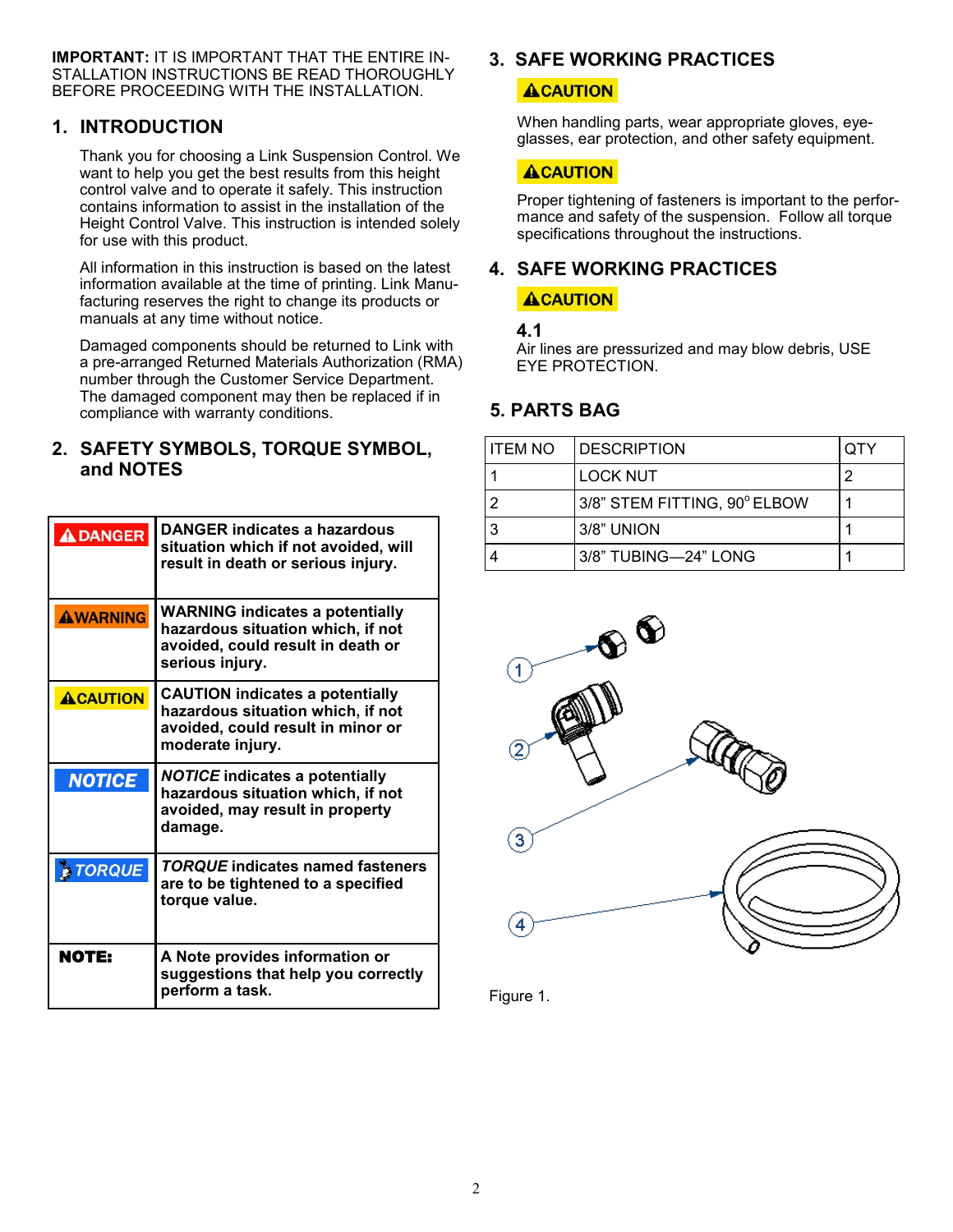#### **5. REMOVAL OF HALDEX/EXISTING VALVE**

#### **5.1**

- Dump the rear suspension via cab controls
- Be careful as the supply line will still be under pressure
- There will also be air pressure to the dump pilot port

#### **5.2**

Disconnect air lines from existing Leveling Valve

#### **5.3**

Remove Upper linkage bolt from existing lever

- Do not disconnect the lower linkage bolts, leave as is
- You will use the existing linkage
- Move to the other side or let drop  $-$  we will use this upper attachment later.

#### **5.4**

Remove the nuts on the existing valve / bracket interface and remove valve from bracket.

- DO NOT remove the bracket
- Existing bracket must remain in place and will be utilized

#### **6. INSTALLATION OF LINK H01501MS/ H01501VHMS VALVE:**

#### **6.1**

Install replacement valve on bracket per diagram on page 4

#### **6.2**

Tighten nuts to 60-80 in-lbs

#### **7. AIR LINE CONNECTIONS**

#### **7.1**

See diagram on page 4 for reference

#### **7.2**

Supply Line

- a. Insert the 90° Stem fitting into the port labeled sup
	- ply (top port facing rear of vehicle)
		- There is 24" of 3/8" tubing included in this kit and a coupler fitting
		- ii. Install one end of the tubing provided into the 90° Stem fitting, run the remaining tubing down along the rail as far as will travel
		- iii. Where the provided tubing ends, you will need to couple the factory tubing and supplied tubing at this location using the supplied coupler fitting
			- 1. Make sure there are no kinks or acute bends at the valve
- b. Once the Supply line is coupled further down the rail you are complete

#### **7.3**

Dump port (1/4")

- The valve should be oriented so that the dump port line (1/4") is plumbed in line with the valve
- b. Insert the factory tubing into the  $\frac{1}{4}$ " Dump port on the valve
	- i. Clean up any cut tubing and make sure they are as straight and flat as possible
		- 1. To avoid pinching use tube cutter only
		- 2. Do not use wire cutters, scissors…etc. This can create pinch points and cause leaks
	- ii. Push tube into fitting until it bottoms out

#### **7.4**

#### Suspension Lines

- a. The suspension lines for the Mack chassis are plumbed in line
	- i. Clean up any cut tubing and make sure they are as straight and flat as possible
		- 1. To avoid pinching use tube cutter only
		- 2. Do not use Wire cutters, scissors…etc. This can create pinch points and cause leaks
- ii. Push tube into fitting until it bottoms out

#### **7.5**

Linkage Attachment

- a. Attach the upper linkage to the lever using same mounting bolt from existing valve
- b. Air Up the suspension and adjust ride height per manufacturer recommendations